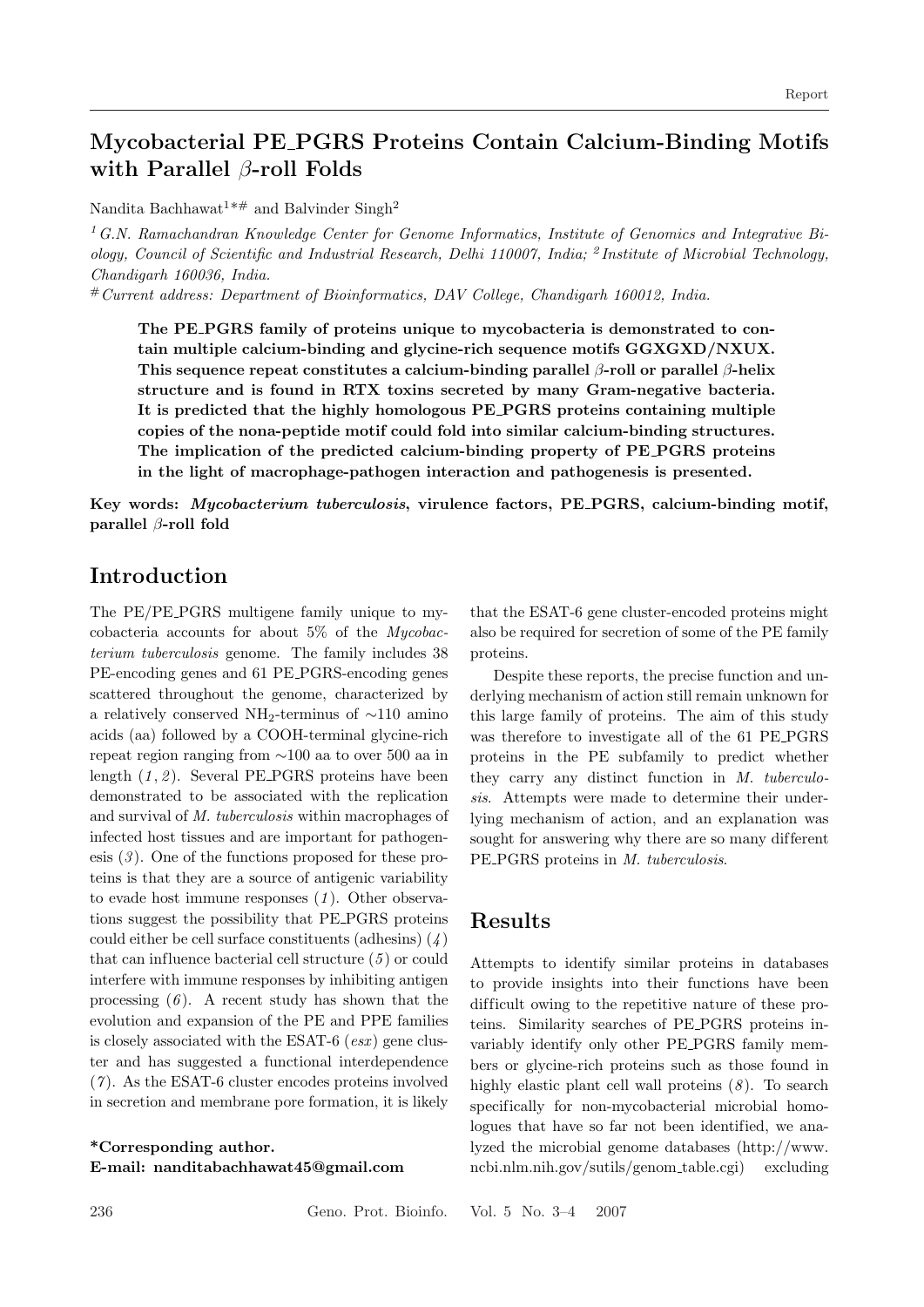*Mycobacterium* species (*9* ). Using the widely investigated PE PGRS protein Rv1818c as query and without masking the low complexity regions, one of the proteins revealed from the BLAST results was an RTX (repeat in toxin) toxin of *Magnetococcus* sp. MC-1 (COG2931), which is a related  $Ca^{2+}$ -binding protein. The Rv1818c protein has 42% identity over 100% stretch of its PGRS domain to the glycine-rich domain of the COG2931 protein (data not shown). Although this domain corresponds to only a small region (5.8%) of the large RTX protein, the fact that some PE PGRS proteins were reported as surfaceexposed adhesin-like molecules  $(5, 10)$  prompted us to examine this similarity more carefully.

The family of RTX toxins includes haemolysin, cyclolysin, leukotoxin, and metallopeptidase, and these proteins seem to have two properties in common. First they bind calcium, and second they contain a multiple tandem repeat of nona-peptides,  $GGXGXD/NXUX$ , where  $X = \text{any amino acid and}$  $U = \text{unpolar}/\text{large}$  hydrophobic residue at the Cterminal end of each protein (*11* , *12* ). It was subsequently found that these sequence repeats constitute a Ca<sup>2+</sup>-binding structure called a parallel  $\beta$ -helix or

parallel  $\beta$ -roll and might participate in host cell binding (*13* ). To examine whether Rv1818c also contains this nona-peptide repeat corresponding to a  $Ca^{2+}$ binding motif, we searched for GGXGXD/NXUX as the calcium-binding motif and detected numerous such motifs in Rv1818c (Figure 1). Subsequently the presence of this motif was examined in all the 61 PE PGRS proteins. Among the different PE PGRS proteins grouped according to domains (not shown), 56 PE PGRS proteins were found to contain this motif. The other five PE PGRS proteins that lacked this motif were Rv0742, Rv0832, Rv0978c, Rv3652, and Rv3812. However, among the five proteins, Rv0832 (137 aa) may be frame-shifted in *M. tuberculosis* H37Rv to be fused with a protein of 749 aa encoded by Rv0833; Rv0978c is a protein of 331 aa that contains an unusually short (78 aa) PRGS motif; while Rv3652 (104 aa) may also be a frame-shifted PE PGRS protein. All these proteins belong to both classical and non-classical types of PE PGRS proteins. The maximum number of repeats was found in Rv3345c where 77 copies of this calcium-binding parallel  $\beta$ -helix or  $\beta$ roll motif GGXGXD/NXUX were present (Table S1). A total of 911 such calcium-binding motifs, among

#### **Rv1818c**

MSFVVTIPEALAAVATDLAGIGSTIGTANAAAAVPTTTVLAAAADEVSAAMAALFSGHAQAYQALSAQAAL FHEQFVRALTAGAGSYAAAEAASAAPLEGVLDVINAPALALLGRPLIGNGANGAPGTGANGGDGGILIGNG GAGGSGAAGMPGGNGGAAGLFGNGGA**GGAGGNVAS**GTAGFGGAGGAGGLLYGAGGAGGAGGRAGGGVGGIG GA**GGAGGNGGL**LFGAGGAGGVGGLAADAGD**GGAGGDGGL**FFGVGGAGGA**GGTGTNVTG**GA**GGAGGNGGL**LF GAGGV**GGVGGDGVA**FLGTAPGGPGGAGGAGGLFGVGGAGGAGGIGLVGNGGAGGSGGSALLWGDGGAGGAG GVGSTTGGA**GGAGGNAGL**LVGAGGAGGAGALGGGATGV**GGAGGNGGT**AGLLFGAGGAGGFGFGGAGGAGGL GGKAGLIGDGGD**GGAGGNGTG**AKGGDGGAGGGAILVGN**GGNGGNAGS**GTPNGSAGTGGAGGLLGKNGMNGL P

| Nine amino acid motifs            | Inter-motif distance (amino acid) |
|-----------------------------------|-----------------------------------|
| 168 G G A G G N V A S 176         |                                   |
| 215 G G A G G N G G L 223         | 39                                |
| 243 G G A G G D G G L 251         | 20                                |
| 262 G G T G T N V T G 270         | 11                                |
| 273 G G A G G N G G L 281         | 3                                 |
| 289 G G V G G D G V A 297         | 8                                 |
| 364 G G A G G N A G L 372         | 67                                |
| 393 G G A G G N G G T 401         | 19                                |
| 438 G G A G G N G T G 446         | 37                                |
| $G G X G X D/N X U X =$ Consensus |                                   |

#### **X = arbitrary amino acid, U = unpolar/large hydorophobic residue**

**Fig. 1** The GGXGXD/NXUX calcium-binding motifs (bold) identified in Rv1818c and their alignments.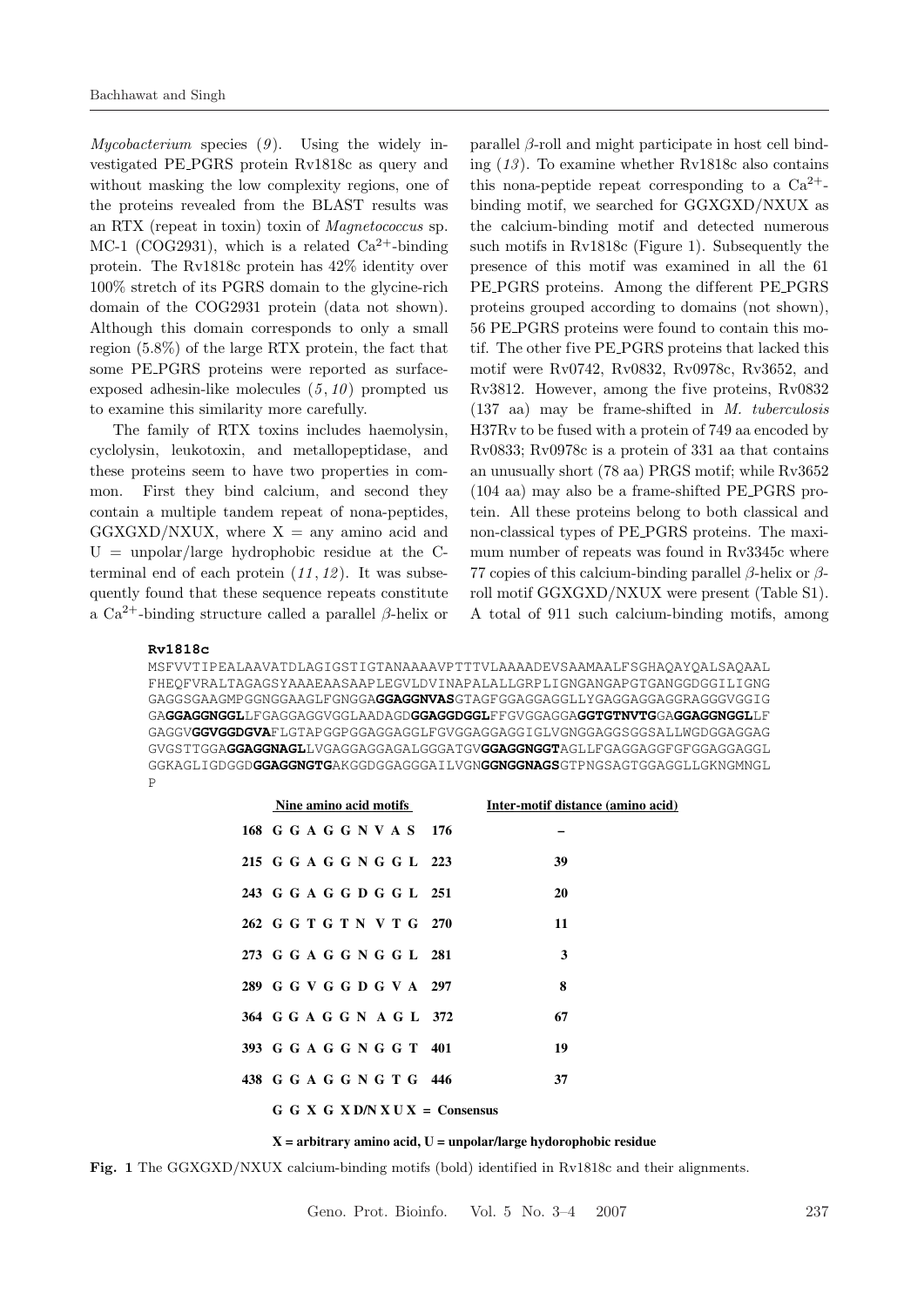which 403 are GGXGX**D**XUX type and the remaining 508 are GGXGX**N**XUX type, were detected among all the PE PGRS family members. The number of repetitive motifs varied according to the length of the open reading frames (ORFs), and the inter-motif distance was not fixed. For example, Rv1818c (498 aa) contains 9 motifs and the inter-motif distance varies from a minimum of 3 aa to as high as 67 aa (Figure 1). This is unlike RTX toxins where the calcium-binding motifs are not distributed so randomly. In this context, it is worth mentioning that the U residues of GGXGXD/NXUX motifs in PE PGRS proteins are not always unpolar/large hydrophobic residues in nature (Table S1). In more than 70% of these cases,  $U = G$ . In the remaining cases, U could be any arbitrary residue except for cystein (data not shown). We also determined the secondary structure of all the 61 PE PGRS proteins including Rv1818c to reaffirm the presence of  $\beta$ -strands intercepted by coils in the C-terminal PGRS domain, which is a characteristic of parallel β-roll structure (data not shown).

To identify structurally important folds of PE PGRS proteins, we attempted to associate them with structurally similar bacterial protein(s). Employment of the 3D-Jury system  $(14)$  to predict a possible protein fold of known function, using the Cterminal PGRS domain (382 aa) of Rv1818c as query sequence, revealed a  $Ca^{2+}$ -binding fold with a statistically moderate score (Table S2). The highest fold recognition scores were compiled next for the PGRS domains of all 61 proteins (Table S2). Interestingly, ∼70% of the total PE PGRS proteins exhibited a common fold to the C-terminal  $β$ -roll Ca<sup>2+</sup>-binding domain of *Serratia marcescens* metalloprotease [PDB ID: 1SRP (*15* ) and 1SAT (*16* )] and the alkaline protease of *Pseudomonas aeruginosa* IFO3080 [PDB ID: 1AKL (*17* ) and 1KAP (*18* )], all of them belong to the RTX family.

The Rv3344c protein with fold prediction data greater than the confidence threshold limit set by 3D-Jury system (Table S2) was used subsequently to generate an optimized 3D molecular model using the alkaline protease of *P. aeruginosa* (PDB ID:  $1AKL$  $(17)$  as the template. It is important to mention here that although according to the GenBank report, the  $Rv3344c$  gene (Accession No. YP<sub>-177961</sub>) might be a gene fragment that should be in-frame with a following ORF (MTV016.45c), no frame-shift was found when checked in BAC and cosmid clones (as of GenBank latest update: 24-May-2007). The

MODELER program was used to create the model (*18* , *19* ). The predicted model (Figure 2) was found to adopt  $Ca^{2+}$ -binding parallel β-helix or parallel βroll structures (*13* ) located at the turn of coil regions. The models (*18* , *19* ) created for the PE PGRS proteins with 1AKL/1KAP/1SAT/1SRP (PDB IDs) fold scores greater than 25.0 were also predicted to hold calcium ions in the individual glycine-rich nonasequence motifs (data not shown).

# **Discussion**

Our results presented here suggest that the highly homologous PGRS domain of the majority of the PE subfamily proteins have calcium-binding motifs and are therefore likely to be calcium-binding proteins. Calcium-dependent adhesins are known to exist in the soil bacterium *Rhizobium* species where their attachment to the developing root hairs of leguminous plants is considered to be the first step in the host-specific infection process that leads to a nitrogen-fixing symbiosis (*20* ). Analogous to the *Rhizobium* nodulation gene *nodO* that encodes a  $Ca^{2+}$ -binding protein involved in interactions with plant root cells in a  $Ca^{2+}$ dependent way, it is possible that a similar  $Ca^{2+}$ dependent PE PGRS-mediated interaction may exist in *M. tuberculosis* with host cells  $(4, 10)$ .

The earliest interactions of *M. tuberculosis* with macrophages are known to result in a number of alterations in  $Ca^{2+}$  signaling events critical for phagosome maturation (*21–23* ). In macrophages, activation of cytosolic  $Ca^{2+}$ -regulated enzyme  $Ca^{2+}/cal$ calmodulindependent protein kinase II (CaMKII) is essential for the phagosome-lysosome fusion (*24* ). Other studies have demonstrated that *M. tuberculosis* blocks this pathway via inhibition of sphingosine kinase, a macrophage enzyme that increases cytosolic  $Ca^{2+}$  levels (*22* , *25* ). Furthermore, the maturation and the acidification of myctobacterial phagosome could be restored by artificially raising the cytosolic  $Ca^{2+}$  levels using  $Ca^{2+}$  ionophores (21) or receptor stimulation with ATP (*26* ). This has suggested that *M. tuberculosis* depletes internal  $Ca^{2+}$  stores in infected human macrophages (*21* , *26* ).

In the light of these observations, a role for  $Ca^{2+}$ binding PE PGRS proteins could be envisaged as follows. The initial non-specific attachment of *M. tuberculosis* to the host alveolar macrophages via  $Ca^{2+}$ dependent PE PGRS proteins will cause a sudden dip in calcium concentration at the focal point of host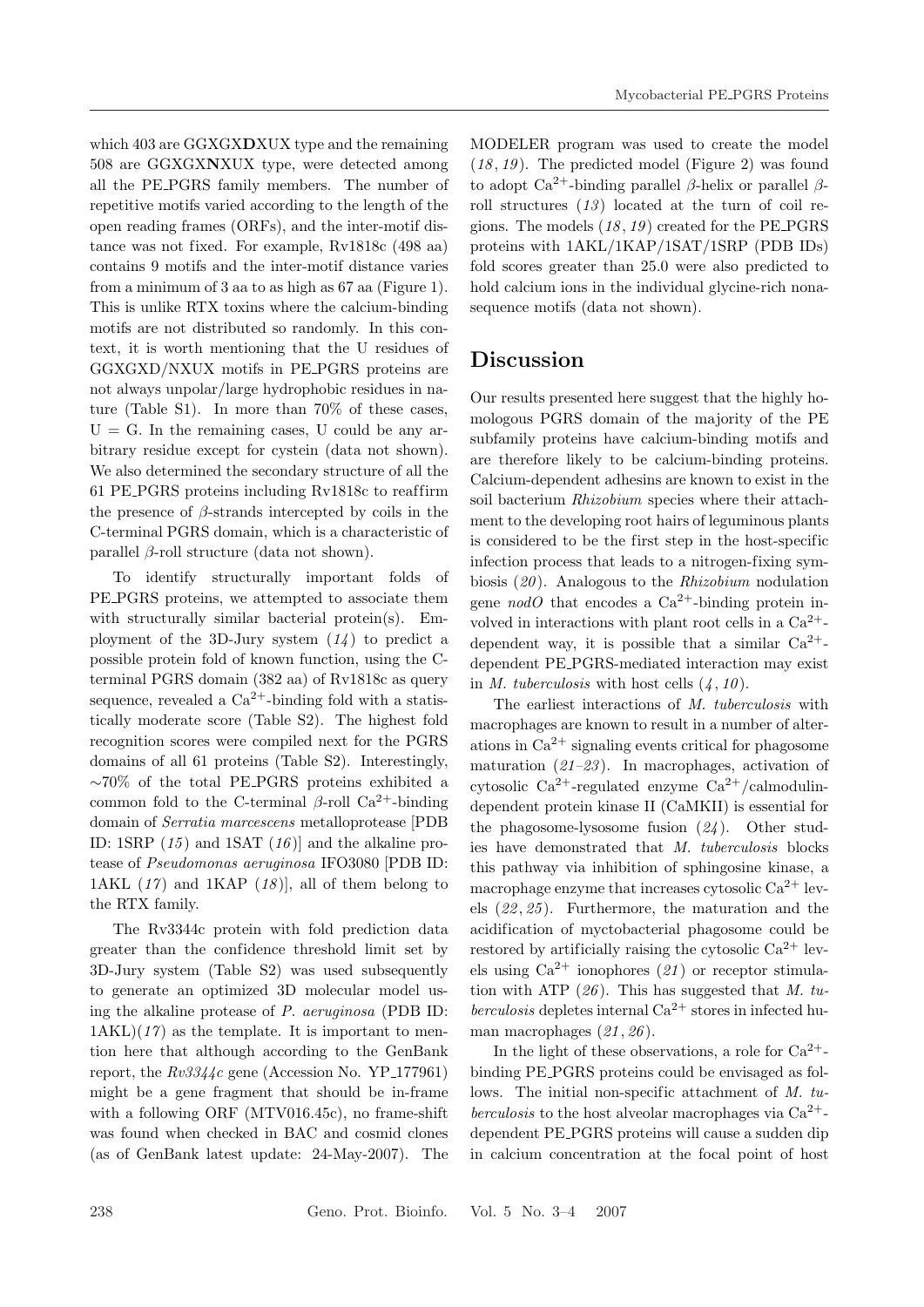

**Fig. 2** The model of parallel <sup>β</sup>-roll structure of PGRS domain of Rv3344c with potential calciums interacting with glycine-rich nona-peptide motifs. **A**. Secondary structure rendering by InsightII software (Purple: calciums; Red: helices; Yellow: β-strands; Blue: turns; Green: random coils). The calcium-complexed structure was stabilized by energy minimization using InsightII. **B**. Magnified top view (of the box marked in Panel **A**) of one complete ring (aa 286–307) containing overlapping motifs (aa 286–294 and aa 292–300) interacting with calcium. In one motif, it is interacted via the side chain of Asp297, Gln307, and Gly295. In another motif, the side chain of Gly287, Lys288, and Ser303 (from below) holds onto the second calcium in the ring.

pathogen interaction (*27* , *28* ). Such an event would lead to a fall in the cytosolic  $Ca^{2+}$  levels in macrophages, ultimately preventing phagolysosome fusion. We thus postulate that the initial hostpathogen interactions could play a very crucial role to the sensing and establishment of the bacilli's intracellular pathogenesis.

The generalized calcium-dependent adhesion ability of PE PGRS proteins does not rule out the possibility that these proteins have additional functions. Existence of "non-classical" type of PE PGRS proteins (data not shown) with protein folds other than "conserved parallel  $\beta$ -roll calcium-binding folds" (Table S2) indicates that some PE PGRS proteins might have yet undiscovered additional virulence-related functions that help the bacilli to survive in infected host (*6* ).

Additionally, it will also be of worth to see if these initial PE subfamily protein(s)-host cell interactions can promote membrane cholesterol accumulation at the site of mycobacterial entry (*29* ) that might eventually modulate the membrane depolarization event needed for the entry of external  $Ca^{2+}$ .

### **Materials and Methods**

The genome information of *M. tuberculosis* strain H37Rv was retrieved from NCBI genome database as Accession NC 000962 (*1* ). Subsequently, the reannotated *M. tuberculosis* genome sequence was consulted from Camus *et al* (*30* ). An indigenously developed algorithm was written in C++ language to extract all the 61 PE PGRS ORF sequences.

To search specifically for non-mycobacterial microbial homologues of PE PGRS proteins, we analyzed the microbial genome databases (http://www. ncbi.nlm.nih.gov/sutils/genom table.cgi) excluding *Mycobacterium* species (*9* ). Classification of all the 61 PE PGRS proteins from *M. tuberculosis* H37Rv based on domain patterns was performed using the PROSITE database (*31* ) at http://au.expasy.org/ prosite/. Fold recognition data for these proteins

Geno. Prot. Bioinfo. Vol. 5 No. 3–4 2007 239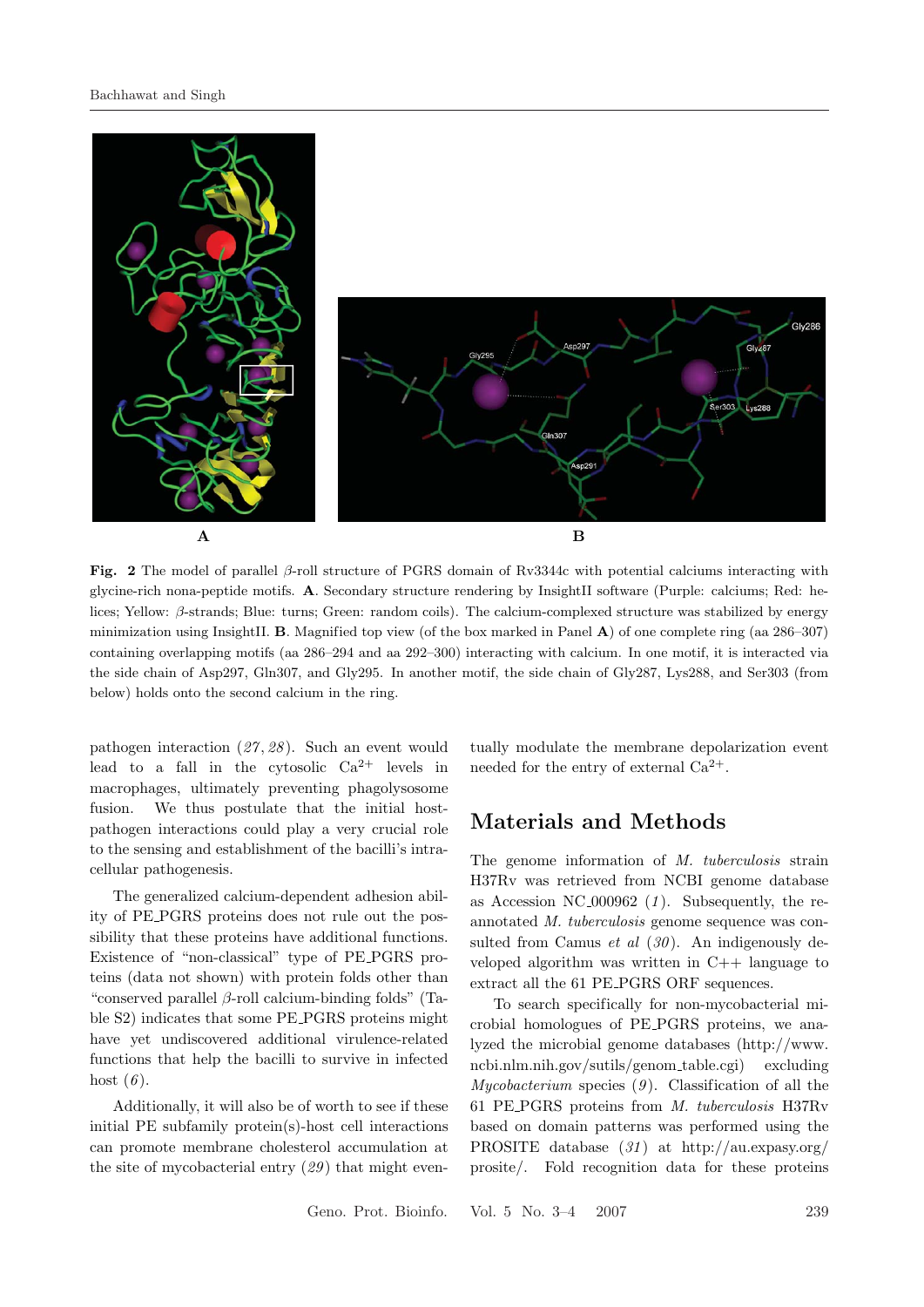were compiled using the 3D-Jury system (*14* ) available via the Structure Prediction Meta Server (http:// meta.bioinfo.pl/) to predict a possible protein fold of known function in each of the PE PGRS proteins. No predictions were made for Rv0832 and Rv3652. The model of parallel  $\beta$ -roll structure of PGRS domain of Rv3344c with potential calciums interacting with glycine-rich nona-peptide motifs was generated by InsightII software (Accelrys Inc., San Diego, USA). The calcium-complex structure was stabilized by energy minimization using the same software.

# **Acknowledgements**

NB thanks Prof. Samir K. Brahmachari for his encouragement and support during the course of this work, and also thanks Davinder Kohli for all his help. NB is a recipient of the IGIB Knowledge Center (CSIR) Fellowship.

### **Authors' contributions**

NB conceived and supervised the study, collected and analyzed the data, and prepared the manuscript. BS collected the data relating to the fold, created the models, and assisted in manuscript preparation. Both authors read and approved the final manuscript.

#### **Competing interests**

The authors have declared that no competing interests exist.

# **References**

- 1. Cole, S.T., *et al*. 1998. Deciphering the biology of *Mycobacterium tuberculosis* from the complete genome sequence. *Nature* 393: 537-544.
- 2. Poulet, S. and Cole, S.T. 1995. Characterization of the highly abundant polymorphic GC-rich-repetitive sequence (PGRS) present in *Mycobacterium tuberculosis*. *Arch. Microbiol.* 163: 87-95.
- 3. Ramakrishnan, L., *et al*. 2000. Granuloma-specific expression of *Mycobacterium* virulence proteins from the glycine-rich PE-PGRS family. *Science* 288: 1436- 1439.
- 4. Brennan, M.J., *et al*. 2001. Evidence that mycobacterial PE PGRS proteins are cell surface constituents that influence interactions with other cells. *Infect. Immun.* 69: 7326-7333.
- 5. Delogu, G., *et al*. 2004. Rv1818c-encoded PE PGRS protein of *Mycobacterium tuberculosis* is surface exposed and influences bacterial cell structure. *Mol. Microbiol.* 52: 725-733.
- 6. Brennan, M.J. and Delogu, G. 2002. The PE multigene family: a 'molecular mantra' for mycobacteria. *Trends Microbiol.* 10: 246-249.
- 7. Gey van Pittius, N.C., *et al*. 2006. Evolution and expansion of the *Mycobacterium tuberculosis* PE and PPE multigene families and their association with the duplication of the ESAT-6 (*esx*) gene cluster regions. *BMC Evol. Biol.* 6: 95.
- 8. Matsui, M., *et al*. 1994. Novel N-terminal sequence of a glycine-rich protein in the aleurone layer of soybean seeds. *Biosci. Biotechnol. Biochem.* 58: 1920-1922.
- 9. Altschul, S.F., *et al*. 1997. Gapped BLAST and PSI-BLAST: a new generation of protein database search programs. *Nucleic Acids Res.* 25: 3389-3402.
- 10. Sachdeva, G., *et al*. 2005. SPAAN: a software program for prediction of adhesins and adhesin-like proteins using neural networks. *Bioinformatics* 21: 483-491.
- 11. Coote, J.G. 1992. Structural and functional relationships among the RTX toxin determinants of Gramnegative bacteria. *FEMS Microbiol. Rev.* 8: 137-161.
- 12. Baumann, U., *et al*. 1993. Three-dimensional structure of the alkaline protease of *Pseudomonas aeruginosa*: a two-domain protein with a calcium binding parallel beta roll motif. *EMBO J.* 12: 3357-3364.
- 13. Lilie, H., *et al*. 2000. Folding of a synthetic parallel beta-roll protein. *FEBS Lett.* 470: 173-177.
- 14. Ginalski, K., *et al*. 2003. 3D-Jury: a simple approach to improve protein structure predictions. *Bioinformatics* 19: 1015-1018.
- 15. Hamada, K*., et al*. 1996. Crystal structure of *Serratia* protease, a zinc-dependent proteinase from *Serratia* sp. E-15, containing a beta-sheet coil motif at 2.0 ˚A resolution. *J. Biochem.* 119: 844-851.
- 16. Baumann, U. 1994. Crystal structure of the 50 kDa metallo protease from *Serratia marcescens. J. Mol. Biol.* 242: 244-251.
- 17. Miyatake, H., *et al*. 1995. Crystal structure of the unliganded alkaline protease from *Pseudomonas aeruginosa* IFO3080 and its conformational changes on ligand binding. *J. Biochem.* 118: 474-479.
- 18. Marti-Renom, M.A., *et al*. 2000. Comparative protein structure modeling of genes and genomes. *Annu. Rev. Biophys. Biomol. Struct.* 29: 291-325.
- 19. Sali, A., *et al*. 1995. Evaluation of comparative protein modeling by MODELLER. *Proteins* 23: 318-326.
- 20. Smit, G., *et al*. 1987. Involvement of both cellulose fibrils and a  $Ca^{2+}$ -dependent adhesin in the attachment of *Rhizobium leguminosarum* to pea root hair tips. *J. Bacteriol.* 169: 4294-4301.
- 21. Malik, Z.A., *et al.* 2000. Inhibition of  $Ca^{2+}$  signaling by *Mycobacterium tuberculosis* is associated with